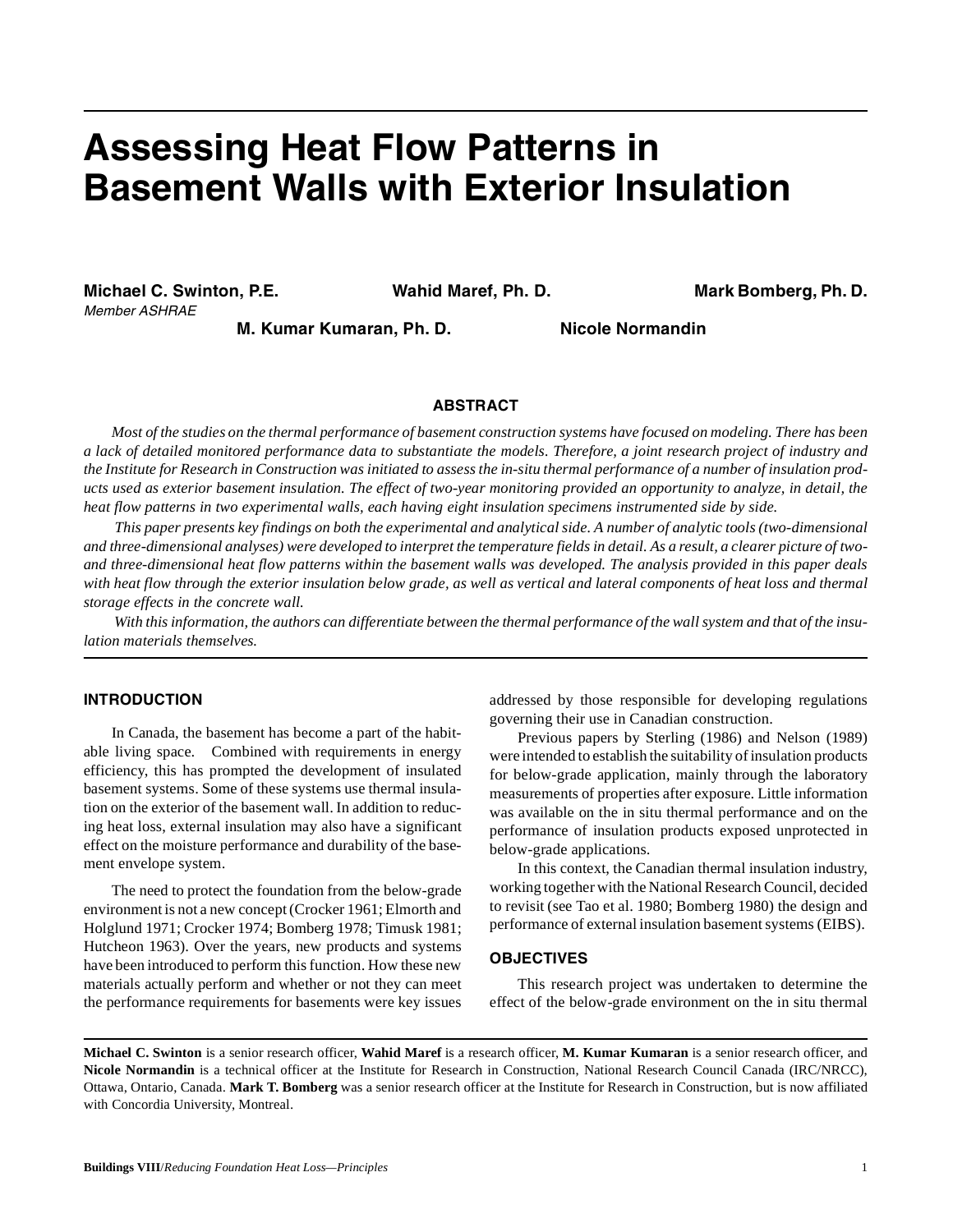

*Figure 1 Schematic of placement of specimens on the west wall.*

performance of exterior basement insulation systems. It involved a number of material and system issues. Material considerations included the selection of existing and new thermal insulation products (under development). These products were placed side-by-side on the basement wall to create virtual test compartments. The insulation was exposed to the Ottawa climate, including below-grade conditions, over a two-and-ahalf-year period from October 1995 to June 1998. Over this period, ten expanded polystyrene (EPS), two spray polyurethane foam (SPF), two mineral-fiber insulation (MFI), and two glass-fiber insulation (GFI) specimens were placed on the exterior of the basement wall in the experimental building located on the NRC campus in Ottawa.

# **RESEARCH APPROACH**

To evaluate performance of exterior basement insulation, different materials were installed on the exterior surface of concrete basement walls. Eight test specimens were placed side-by-side on each of two basement walls (east and west) insulating a whole wall with approximately 2.99 in. (76 mm) thick and 7.87 ft (2.4 m) high specimens. The full width of each wall was 31 ft (9.5 m). Each panel was either 2 ft (610 mm) wide (EPS) or 4 ft (1220 mm) wide (all other specimens). On the interior of the wall, a 0.98 in. (25 mm) layer of expanded polystyrene (EPS) board was installed over the entire surface (full height and width of the basement wall) in order to more easily calibrate and measure the heat flux at the interior surface. At three vertical locations on each test wall, cutouts were made and calibrated EPS specimens, with identical thickness, were tightly inserted. These specimens were used for determination of transient heat flux entering the wall (Bomberg et al. 1994).

Thermocouples were placed at the boundary surfaces, as well as the interfaces of each layer in the wall, in an array consisting of 16 points per tested compartment. All sensors placed on the west wall are shown in Figure 2. The extremities of the control volume for analysis of the experimental results are defined by the uppermost and lowermost thermocouples shown in Figure 2.

The parameters monitored in the EIBS are

- 1. surface temperatures on both sides of the calibrated EPS specimen, the concrete, and the insulation test specimens,
- 2. heat flux across the calibrated EPS specimens,
- 3. soil temperatures from 3.28 ft  $(1 \text{ m})$  to 6.56 ft  $(2 \text{ m})$  away from the specimens and at five depths,
- 4. interior basement air temperature (average of four readings, each located roughly in the middle of each quadrant of the basement),
- 5. exterior air temperature (at north face, shielded from sun), and
- 6. relative humidity (RH) and other parameters of indoor and outdoor environments.

The instrumentation package consisted of approximately 145 thermocouples, 2 humidity sensors, 21 calibrated insulation specimens (heat flux transducers), 4 junction boxes, and a data acquisition unit operated by a computer.

#### **Indoor and Outdoor Air Temperature Profiles**

The indoor and outdoor air temperature profiles over the two heating seasons are shown in Figure 3. Data were recorded every half-hour. Every eighth reading (i.e., every four hours) was plotted.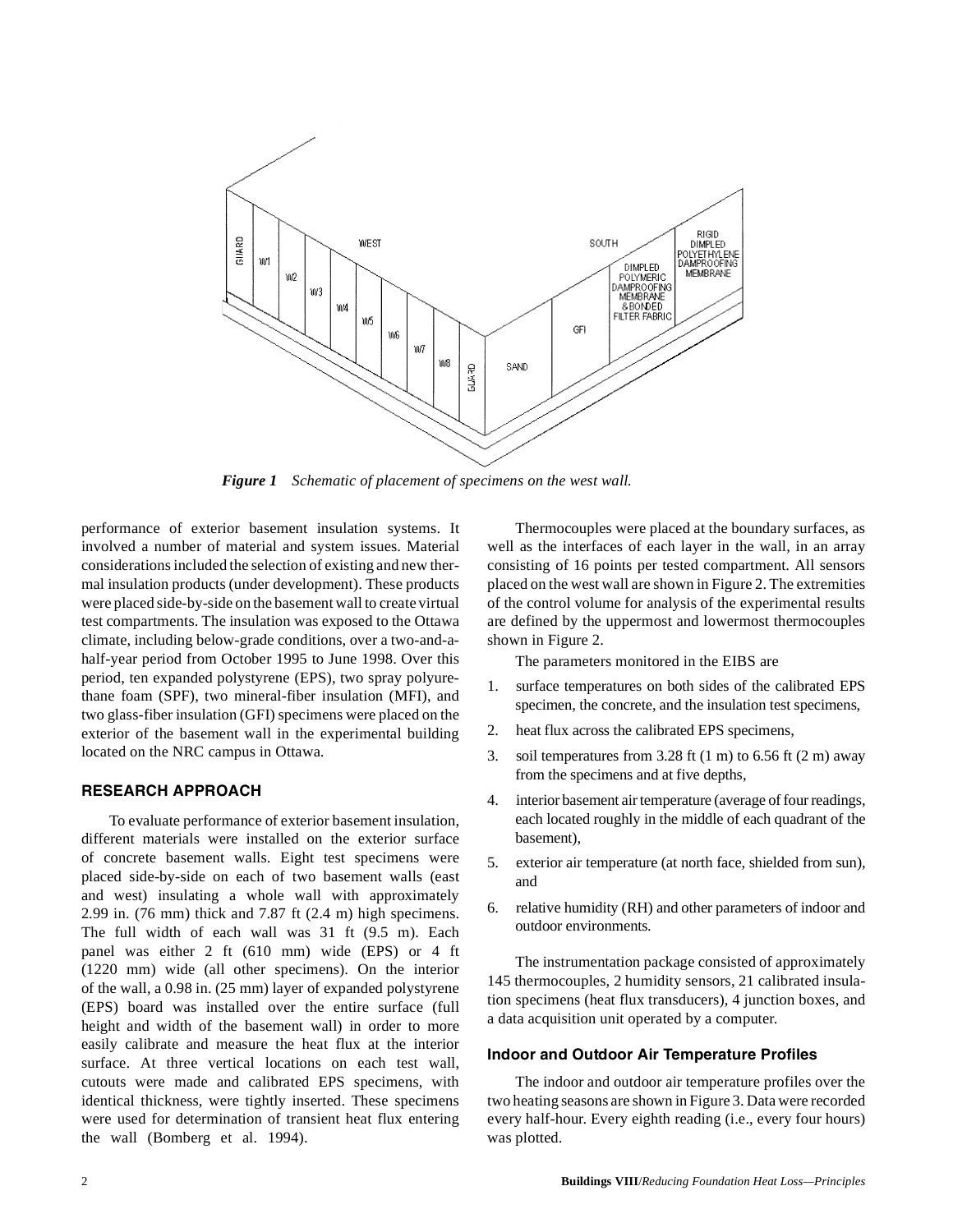

*Figure 2 Thermocouples (shown as square dots) and calibrated insulation specimens (shown as sections of the calibrated layer, dimensions are to the center of the section) on the west wall.*

The indoor basement air temperature was held relatively steady at 73.4°F (23°C), with some loss of control experienced in the shoulder seasons. The switch from heating to air conditioning on the heat pump was manual, resulting in slight overheating of the basement on warm days in the spring and the fall when the heat pump was set to heating.

The outdoor temperatures show both the diurnal variations and seasonal trends following a rough sine wave. The winter of 1997 featured one very cold night only, with temperatures dipping to about –22°F (–30°C). Neither winter showed a sustained cold snap—each very cold evening was often followed by a thaw (temperatures climbing above 32°F  $[0^{\circ}C]$ ). The degree-days over the two years of monitoring were calculated to be about 8% below average for Ottawa. This unexpected weather pattern may have resulted in low frost penetration, as documented further in the report.

## **Soil Temperatures**

Soil temperatures were measured at a distance of 6.56 ft (2 m) from the wall. The results for the instrument set nearest specimen W6 are shown for three depths in Figure 4. These were measured at 5.91 in. (150 mm), 29.1 in. (740 mm), and 72.44 in. (1840 mm) below grade, over a two-year period. The sensors nearest to the soil surface showed the greatest variation from summer to winter, and diurnal effects could be observed. No diurnal effects could be seen at the two lower depths. The temperatures at the lowest depth approximated a sine wave each year.

It should be noted that in both winters, the frost penetrated approximately 5.91 in. (150 mm). The frost depth temporarily reached 10.63 in. (270 mm) in the second winter (not shown in graph). Deep snow cover and repeated thaws in both heating seasons may be the cause of shallow frost penetration. An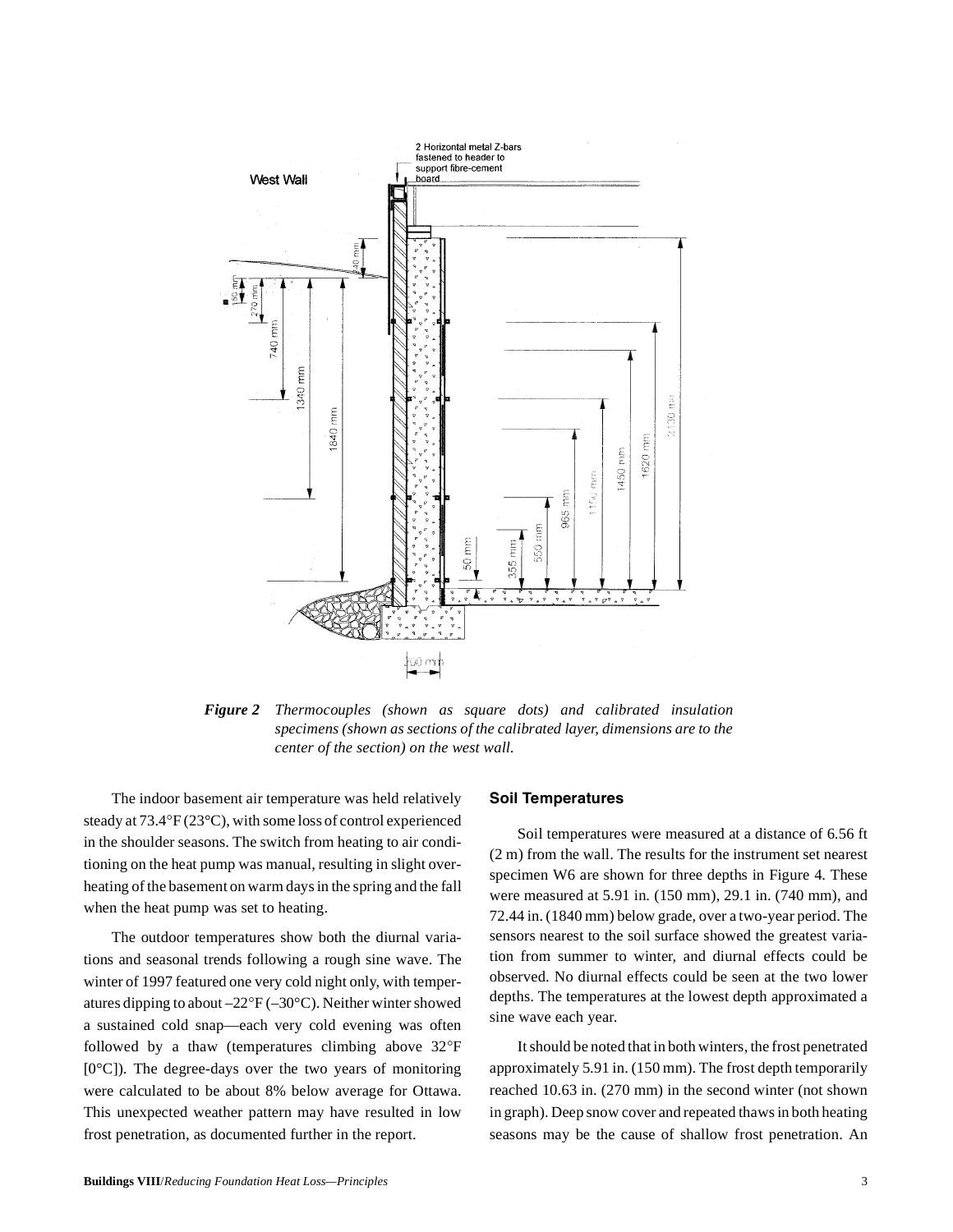independent temperature measurement in the second winter, 32.81 ft (10 m) from the house, showed the same result. This indicates that there was an undetectable effect because of basement heat loss on the soil temperature at 6.56 ft (2 m) from the house.

## **Temperatures through the Wall System**

Figure 5 shows measured temperatures of indoor air, calibrated EPS layer, concrete, test specimen, and soil surface in the "mid-position" of the wall over a period of two years. The spikes in the interface between soil and the EIBS correspond to thaw periods or episodes of heavy rainfall. Observe that



*Figure 3 Temperatures across the W6 specimen measured in the mid-height position.*



*Figure 4 Indoor and outdoor temperature profile over the monitoring period.*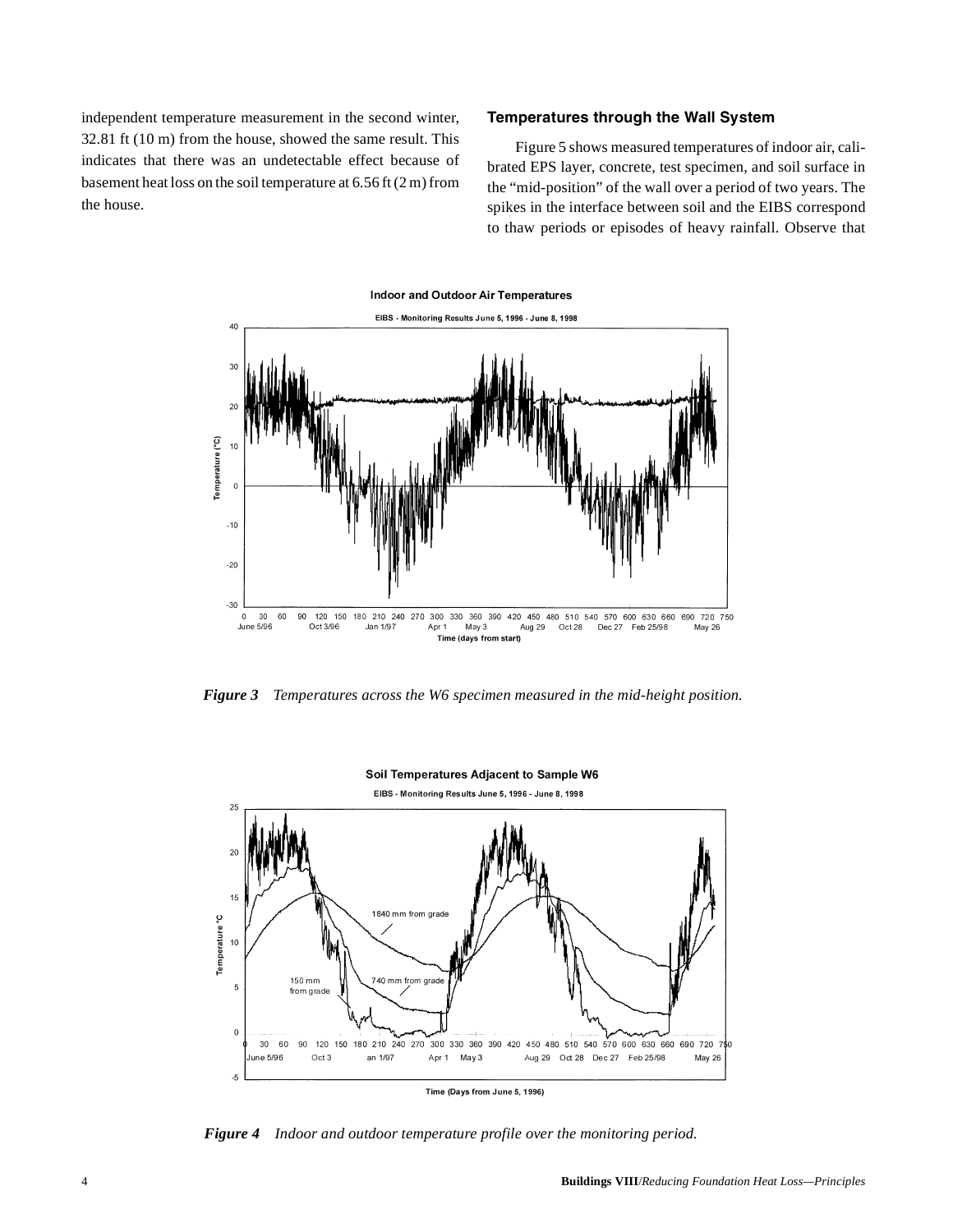

*Figure 5 Soil temperature profiles over the monitoring period.*

these effects do not appear to affect the temperature on the concrete surface (i.e., behind the external insulation).

# **Method to Measure Thermal Resistance In Situ**

A test method, developed at NRC during a previous project (Muzychka 1992; Bomberg and Kumaran 1994), involves testing two insulating boards placed in contact with each other along the face of the material—a reference material whose thermal conductivity and specific heat are known as a function of temperature, and a test specimen whose thermal properties are unknown. Because of its comparative character, this method has been called a heat flow comparator (HFC). In this previous experiment involving roof insulation, the reference and tested specimens were placed in the exposure box representing a conventional roofing assembly. Thermocouples were placed on each surface of the test and reference materials to measure temperatures that were then used as the boundary conditions in the heat flow calculations.

The heat flux across the boundary surface between reference and test specimen is calculated using a numerical algorithm to solve the heat transfer equation through the reference material. Imposing the requirement of heat flux continuity at the contact boundary between test and reference materials, corresponding values of thermal conductivity and heat capacity of the test specimen are found with an iterative technique. This involves trial-and-error adjustment of the thermal properties of the test specimen until the continuity of heat flow is satisfied at the boundary between the materials. Surface resistance between the materials, if any, would be attributed to the thermal resistance of the test specimen. Performing these calculations for each subsequent data-averaging period will result in a set of thermal properties of the test material that,

over the period of measurements, give the best match with its boundary conditions (temperatures and heat flux).

Since thermal conductivity of the specimen is a function of its temperature, the solution of the heat transfer equation is based on central finite difference calculations that include Kirchoff's potential function (integral of thermal conductivity over the range of temperature) and uses a Taylor's series to calculate heat flux through the surface. Subsequent developments improved the stability of the numerical solution and produced a user-friendly computer code that includes optimization routines. This method was documented and applied for determining the in situ thermal resistance of roof insulation (Bomberg and Kumaran 1994).

# **ANALYTICAL APPROACH**

Examination of preliminary results highlighted difficulties in establishing the precision of thermal testing without addressing three-dimensional effects. For example, the temperature of the concrete behind the specimen with the highest nominal thermal resistance was higher than the temperature of the concrete behind neighboring specimens. Because of the high thermal conductivity of the concrete, it was clear that lateral heat flow needed to be accounted forat least in the case with the higher thermal conductivity specimen.

To evaluate effects of lateral heat flow on the precision of the field measurements, a new task was added to the exterior insulation basement systems (EIBS) project, namely, the development of a three-dimensional model. The first question was then how to discretise the continuous equations to arrive at the system that was easy to solve with numerical techniques (see Maref et al. 2001).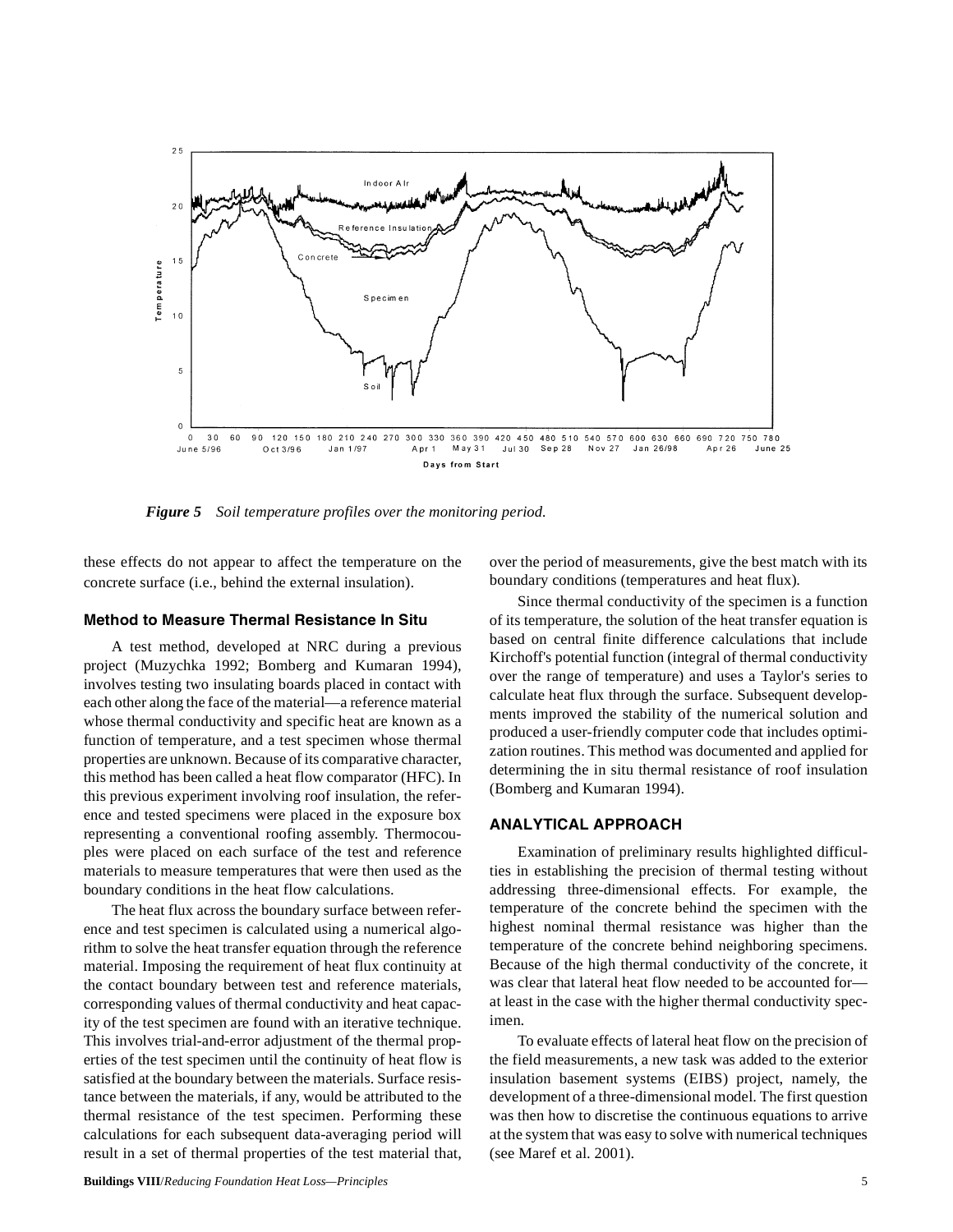# **Differences Between Two-Dimensional and Three-Dimensional Models**

A two-dimensional finite difference analysis was developed by Swinton et al. (1999). This two-dimensional analysis consisted of calculating the horizontal (inside to outside) and vertical (bottom to top) heat fluxes through all material in the control volume. A finite difference technique was used to solve the heat transfer equations for each point of a nodal network within the control volume.

A more elaborate method was developed to assess the heat loss in the third dimension along the wall and to suggest what corrections were needed for the two-dimensional results (see Maref et al. 2001). The yearly difference between results obtained from two-dimensional and three-dimensional analyses was about 7% for the specimen with the highest thermal resistance. Other specimens showed closer agreement between two-dimensional and three-dimensional analyses (0% to 3% difference), since these specimens were flanked with specimens of similar thermal resistance.

# **Measured Vertical Heat Flux Profiles**

Temperature differences across the thermally calibrated insulation layer at the inner face of the wall were calculated at four vertical locations with thermocouples and three vertical locations with heat flux meters as shown in Figure 2.

Example profiles of heat flux into the basement wall are shown in Figure 6. The smoothness or regularity of these curves attests to the fact that the seven vertical readings are consistent with another one. These weekly averaged heat flux profiles have the highest level of accuracy associated with them. Each heat flux meter reading is the result of the average of five junctions within the calibrated section to arrive at an average EMF reading.



*Figure 6 Typical profiles of heat flux through the reference insulation at the inner face of the wall.*

# **Direction of the Heat Flow within the Wall**

One of the key findings of the two-dimensional analysis was that the concrete layer, which was effectively sandwiched between the exterior insulation specimens and the interior calibrated insulation board, created a significant confounding effect in heat loss patterns. Because the soil temperatures are coldest near the ground surface in the wintertime, the concrete is also coldest in the upper portion of the wall, and heat tends to flow upward as well as outward. The resulting heat flux vectors calculated on an hourly basis are at an angle that is rarely 0º (i.e., rarely horizontal). The analysis was used to produce plots of these heat flux angles at various heights in the wall as a function of time over the monitoring period, as shown in Figure 7. It can be seen from the figure that the heat flux angle can vary from almost  $60^{\circ}$  in the upper wall to  $-60^{\circ}$  at the bottom. Thus, a considerable portion of the heat flux, on the order of 20%, actually bypassed the insulation specimens below grade, going into the footing and up the wall above grade.

### **Lateral Heat Flow Calculation**

Over the course of the two-dimensional analysis, it was noted that the temperature of the concrete (behind the specimens) differed from specimen to specimen. This raised the possibility that heat could flow through the concrete from one specimen to another, resulting in possible uncertainty in the orders of magnitude of performance assessed using the twodimensional analysis.

In response to this, a detailed three-dimensional heat transfer analysis of both the east and west wall was undertaken. The same control volume used for the two-dimensional model (Swinton et al. 1999) was used for the three-dimensional analysis, but this was extended in the third dimension along the wall to encompass all specimens. The objective of this much more detailed analysis was to determine the order of magnitude of lateral heat flow in the concrete from one spec-



*Figure 7 Direction of heat flux in the wall over the monitoring period.*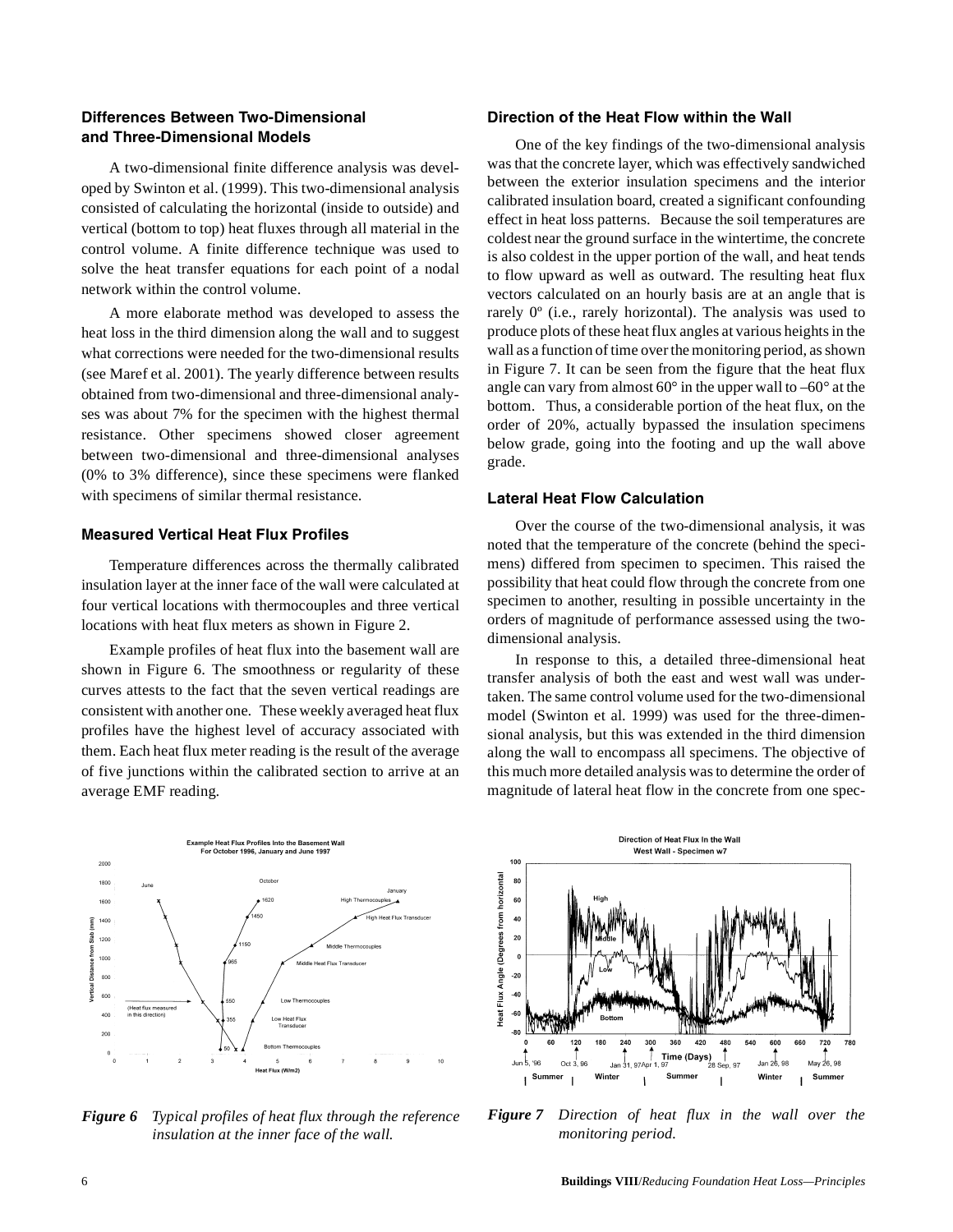

*Figure 8 Angle of heat flux vector calculated at the top position of the west wall. Positive sign indicates*

imen to another, and to provide a correction on the two-dimensional results for in situ R-value of each specimen where needed.

To illustrate the results of this analysis, an example result is shown in Figure 8 for the west wall for a four-hour period on January 17, 1997. The angle between the actual heat flux vector and the normal direction is defined here as the heat flux angle (e.g., a zero angle denotes heat flux normal to the wall no lateral heat flow). The heat flow angle is plotted for the "top" location (top of the control volume) in the concrete at one point in time. A positive angle means lateral heat flow toward one end of the wall, and a negative heat flow means lateral heat flow toward the other.

The significance of this diagram is as follows. If the flow angle in the concrete behind the test specimen is small and in the same direction, then the lateral heat flow has little effect on the results. This was the case for specimens W2, W3, W4, and W5. On the other hand, specimen W6 appears to have been affected by significant lateral heat flow. Starting at the center of the specimen, the heat flow on the south side is flowing south and the heat flow on the north side is flowing north. This is a lateral heat drain from the specimen, causing us to underestimate its thermal performance in the two-dimensional analysis. With this lateral flow, specimen W7 is gaining heat from W6. The two-dimensional analysis would underestimate the performance of W6 because the lateral heat loss that results in a lower concrete temperature is being interpreted as being due to more heat loss through the specimen. W8 appears to be influenced by an edge effect. This requires further investigation.

These lateral heat flows varied according to vertical position in the specimen and with time. The results were thus integrated over full height of the specimen and over each of two heating seasons. The three-dimensional analysis thus confirmed the order of magnitude of performance for specimens W2, W3, W4, W5, W7, and W8. The lateral heat flows



*the lateral flow in the northward direction. Figure 9 Comparison of relative R-value under field conditions on the wet wall over the first heating season for specimen W5 (two-dimensional and three-dimensional).*



*Figure 10 Comparison of relative R-value under field conditions on the west wall over the second heating season for specimen W5 (twodimensional and three-dimensional).*

affected specimen W6 in a significant way. The three-dimensional analysis showed generally better thermal performance of the W6 specimen than the two-dimensional analysis. Maref et al. (2001) have published details of the three-dimensional analysis.

# **Two-Dimensional and Three-Dimensional In Situ Thermal Resistance Comparisons**

Figures 9 and 10 show the resulting thermal performance plots for the specimen W5 for the first heating season and the second heating season, respectively. Those figures show the comparison between the two-dimensional and the threedimensional thermal performance. For the two-dimensional performance, the change in thermal resistance adjustment is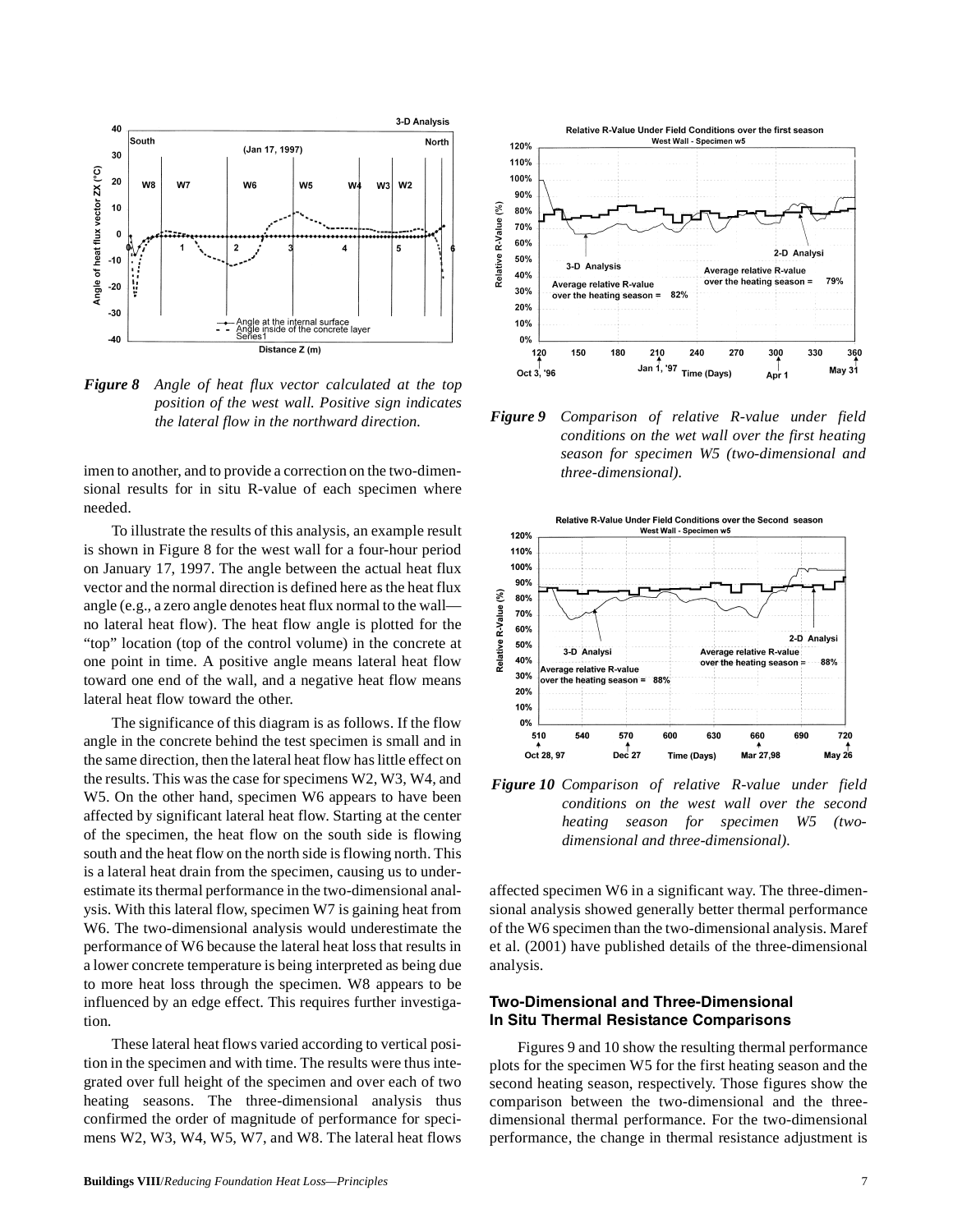

*Figure 11 Comparison of relative R-value under field conditions on the west wall over the first heating season for specimen W6 (two-dimensional and three-dimensional).*

shown on a weekly basis over the two heating seasons. The benchmark (100%) is the laboratory-determined value of thermal resistance of the specimen.

For the first heating season, the difference between the two-dimensional and the three-dimensional analyses on the average relative R-value is around 2%. For the second heating season, the difference is negligible.

Figure 8 shows that the flow angle in the concrete behind the specimen was small and in the same direction and the lateral heat flow had no effect on the results. It means that the two-dimensional plot gives the same analysis as the threedimensional and for this reason the difference between the two-dimensional and the three-dimensional plot is small.

Figures 11 and 12 show the resulting thermal performance plots for specimen W6 for the first heating season and the second heating season, respectively. Those figures show the comparison between the two-dimensional and the threedimensional thermal performance. For the two-dimensional, the change in thermal resistance adjustment is shown on a weekly basis over the two heating seasons.

The difference on the average relative R-value between the two-dimensional and the three-dimensional plot is around 9% for the first heating season and 7% for the second one. This means that for this specimen, the two-dimensional analysis underestimated the thermal performance during the two years by about 8%.

Observations on the results shown in Figures 9, 10, 11, and 12 are as follows:

- All specimens show relatively steady performance through the heating seasons.
- The second heating season shows equal or improved performance for all specimens.
- Major rain and thaw periods (shown in Figure 3) do not appear to significantly affect the thermal performance of the specimens during these episodes.



*Figure 12 Comparison of relative R-value under field conditions on the west wall over the second heating season for specimen W6 (twodimensional and three-dimensional).*

## **DISCUSSION**

The following general observations are made as a result of these experiments and analysis.

- 1. Two-dimensional and three-dimensional analyses of the heat flow patterns in the wall were necessary to establish the role of the exterior thermal insulation in controlling heat transfer in the experimental wall.
- 2. The in situ tracking of thermal performance of the specimens indicated relatively stable thermal performance over the two years of monitoring. Nevertheless, there was an apparent slight improvement in specimen thermal performance in the second heating season. This correlated with dryer prevailing soil conditions in the second year. It also correlated with observed shrinking of the clay soil as it dried, likely resulting in less compression of the semi-rigid boards.
- 3. Based on the temperature profiles at the specimen/soil interface and corresponding visual observations of heavy rainfall or thaw periods that were recorded in daily logs, the specimens are apparently "handling" moving water at the specimen surface.

## **CONCLUDING REMARKS**

For the conditions recorded over the two-year monitoring period in this experiment, the insulation specimens showed stable thermal performance in the soil, with each of the specimens showing only small variations from its average value. This performance was sustained even during major rainstorms and winter thaws when the effects of water movement were apparent at the outer face of the insulation specimens, contrary to expectations that the R-value would decline under such circumstances, especially if water were to move through the insulation.